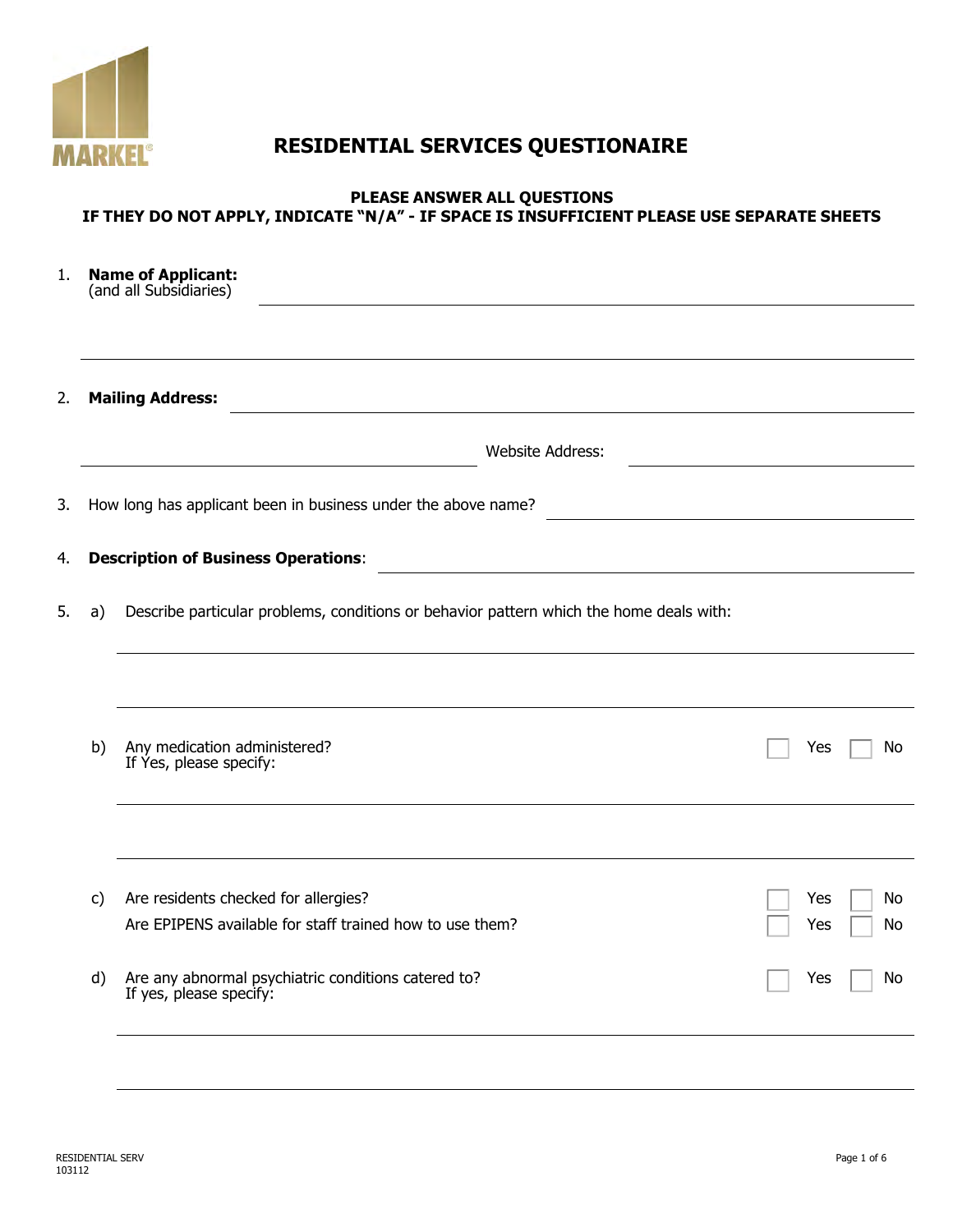### e) **Attach copy of emergency safety procedures currently in use.**

|    |    | Are the premises equipped with all required fire/smoke/detection devices and fire<br>extinguishers?                                             | Yes                                                                                  | No  |     |  |  |  |  |  |
|----|----|-------------------------------------------------------------------------------------------------------------------------------------------------|--------------------------------------------------------------------------------------|-----|-----|--|--|--|--|--|
|    |    | Is there a maintenance contract in force for any alarms or fire extinguishing<br>equipment?                                                     | Yes                                                                                  | No. |     |  |  |  |  |  |
|    | f) | What policies and procedures are in place to cope with medical procedures and/or emergencies?                                                   |                                                                                      |     |     |  |  |  |  |  |
|    |    |                                                                                                                                                 |                                                                                      |     |     |  |  |  |  |  |
|    | g) | Does the applicant employ any medical staff $-$ i.e., doctors, nurses, therapists,<br>etc?                                                      |                                                                                      | Yes | No  |  |  |  |  |  |
| 6. |    | How long has Applicant been operating?                                                                                                          | Revenue:                                                                             |     |     |  |  |  |  |  |
|    |    | Have any of the principals, in the past 10 years, operated another similar business?<br>If yes, please attach full details on a separate sheet. |                                                                                      | Yes | No  |  |  |  |  |  |
|    |    |                                                                                                                                                 |                                                                                      |     |     |  |  |  |  |  |
| 7. | a) | Total number of:                                                                                                                                |                                                                                      |     |     |  |  |  |  |  |
|    |    | $Employes - salaried:$                                                                                                                          | Employees - contracted:                                                              |     |     |  |  |  |  |  |
|    |    | Independent Contractors:                                                                                                                        | Volunteers                                                                           |     |     |  |  |  |  |  |
|    |    | Franchises:                                                                                                                                     | Franchise's Employees                                                                |     |     |  |  |  |  |  |
|    | b) |                                                                                                                                                 | Describe work performed for Applicant by independent contractors or sub-contractors: |     |     |  |  |  |  |  |
|    |    |                                                                                                                                                 |                                                                                      |     |     |  |  |  |  |  |
|    | C) | Is evidence of Liability Insurance obtained from all independent contractors or<br>sub-contractors?<br>If No, please explain:                   |                                                                                      | Yes | No. |  |  |  |  |  |
|    |    |                                                                                                                                                 |                                                                                      |     |     |  |  |  |  |  |

If Yes, please advise what limits they are required to provide: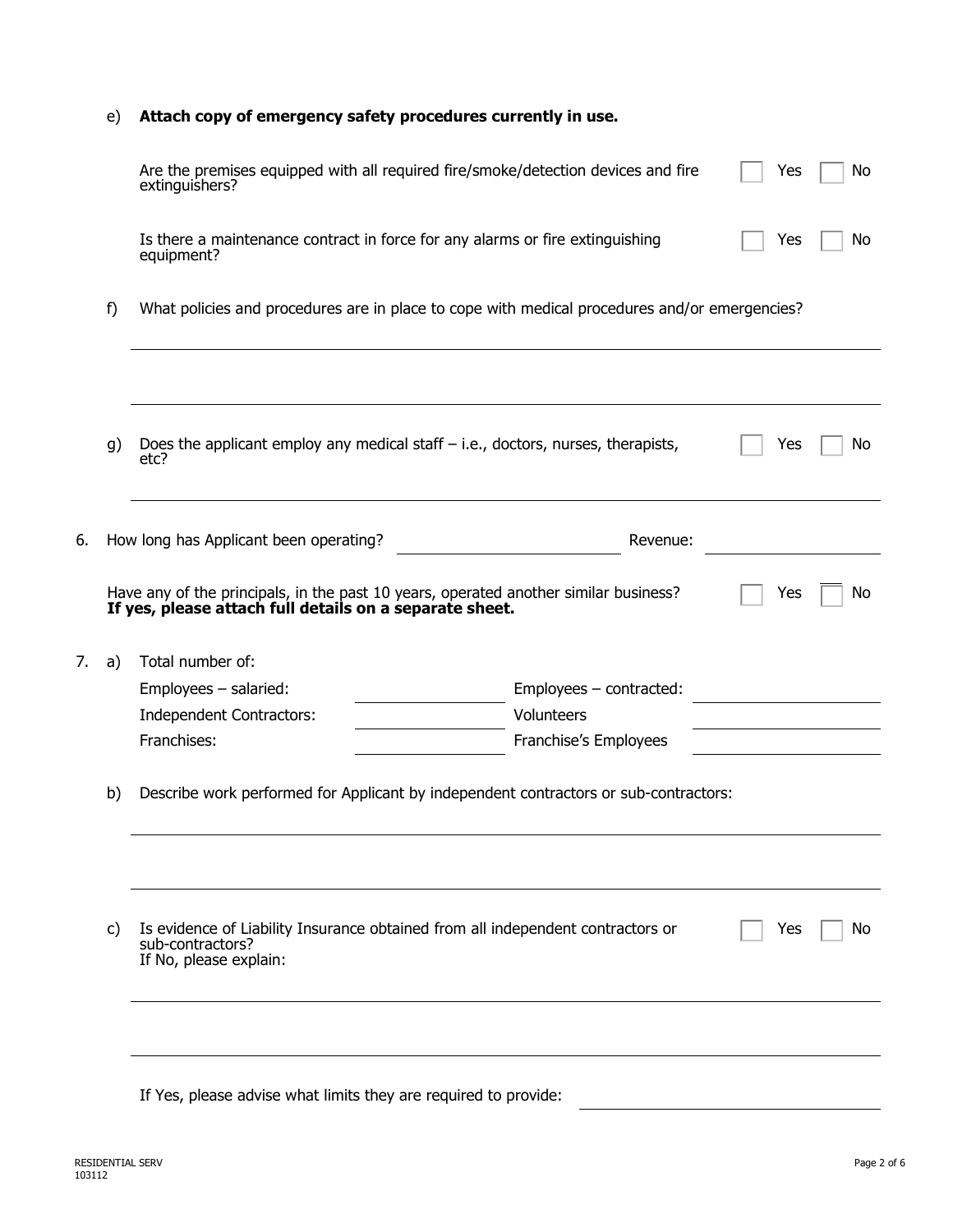| 8.<br>a) | Does applicant have any agreements assuming liability? If so, please describe and provide copies.                           | Yes                                                        | No                                                   |                 |               |  |  |  |
|----------|-----------------------------------------------------------------------------------------------------------------------------|------------------------------------------------------------|------------------------------------------------------|-----------------|---------------|--|--|--|
|          |                                                                                                                             |                                                            |                                                      |                 |               |  |  |  |
| b)       | How many people in Applicant's care?                                                                                        |                                                            |                                                      |                 |               |  |  |  |
|          | Children or juveniles:                                                                                                      | <u>and</u> and the state                                   | Mentally or physically challenged adults:            |                 |               |  |  |  |
|          | Others:                                                                                                                     |                                                            |                                                      |                 |               |  |  |  |
| C)       | How many beds are available?                                                                                                |                                                            |                                                      |                 |               |  |  |  |
| d)       | How many employees care for:                                                                                                |                                                            |                                                      |                 |               |  |  |  |
|          | Children or juveniles                                                                                                       |                                                            | Mentally or physically challenged adults             |                 |               |  |  |  |
|          | Others                                                                                                                      | <u> 1980 - Johann Barbara, martxa alemaniar amerikan a</u> |                                                      |                 |               |  |  |  |
|          | <b>Works With</b>                                                                                                           |                                                            |                                                      |                 |               |  |  |  |
|          | <b>Occupation</b><br>of Employee                                                                                            | <b>Professional</b><br><b>Accreditation</b>                | <b>Emergency Medical</b><br><b>Training (if any)</b> | <b>Children</b> | <b>Adults</b> |  |  |  |
|          |                                                                                                                             |                                                            |                                                      |                 |               |  |  |  |
|          |                                                                                                                             |                                                            |                                                      |                 |               |  |  |  |
|          |                                                                                                                             |                                                            |                                                      |                 |               |  |  |  |
|          | Are all employees covered under WSIB?<br>If No, please list numbers by job description and estimated payroll:<br>Yes<br>No. |                                                            |                                                      |                 |               |  |  |  |
|          |                                                                                                                             |                                                            |                                                      |                 |               |  |  |  |
| 9.       | What procedures are followed to screen prospective employees:<br>Check institutional references                             |                                                            | Police check                                         |                 |               |  |  |  |
|          | Others-define:                                                                                                              |                                                            |                                                      |                 |               |  |  |  |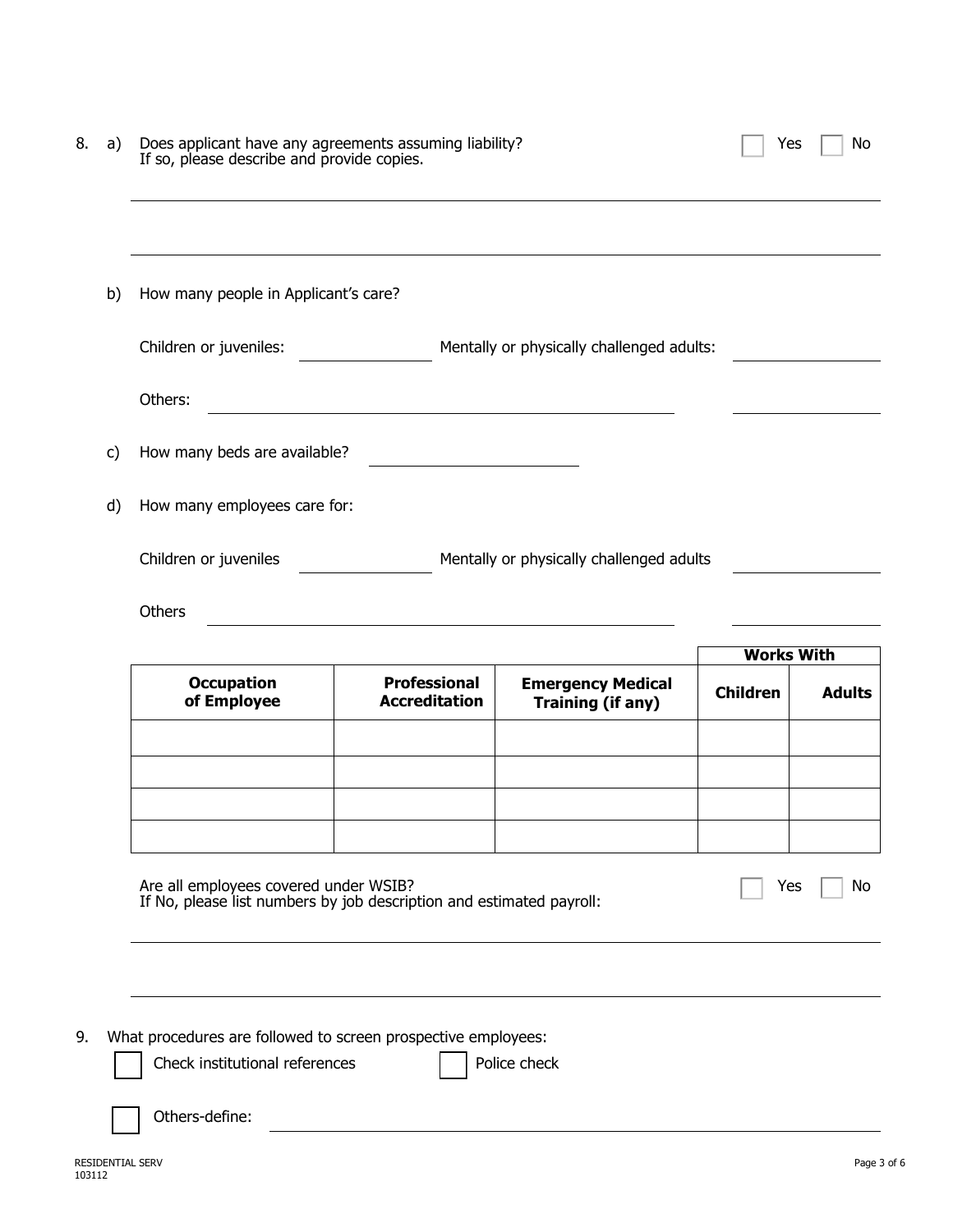| 10. |                                            | Please indicate facilities available for residents:     |  |     |  |    |                                                                             |           |     |    |
|-----|--------------------------------------------|---------------------------------------------------------|--|-----|--|----|-----------------------------------------------------------------------------|-----------|-----|----|
|     |                                            | Exercise/Pool                                           |  | Yes |  | No |                                                                             | T.V. Room | Yes | No |
|     |                                            | Games Room                                              |  | Yes |  | No | Other, please describe:                                                     |           |     |    |
| 11. |                                            | Security arrangements:                                  |  |     |  |    |                                                                             |           |     |    |
|     |                                            | Hall monitoring                                         |  | Yes |  | No | Safety checks                                                               |           | Yes | No |
|     |                                            | Alarms on exits                                         |  | Yes |  | No | How many staff on duty or premises overnight:                               |           |     |    |
| 12. | a)                                         |                                                         |  |     |  |    | Is food prepared by your own staff or outside caterers?                     |           |     |    |
|     |                                            | requirements?                                           |  |     |  |    | Are those responsible aware of and trained to meet special dietary          |           | Yes | No |
|     | b)                                         | Are patients allowed visitors?                          |  |     |  |    |                                                                             |           | Yes | No |
|     | What policies and procedures are in place? |                                                         |  |     |  |    |                                                                             |           |     |    |
|     |                                            |                                                         |  |     |  |    |                                                                             |           |     |    |
|     | c)                                         | If Yes, please describe:                                |  |     |  |    | Are any field trips, medical visits or other off-premises trips undertaken? |           | Yes | No |
|     |                                            |                                                         |  |     |  |    |                                                                             |           |     |    |
|     | d)                                         | Are patients ever unsupervised?<br>Please give details: |  |     |  |    |                                                                             |           | Yes | No |
|     |                                            |                                                         |  |     |  |    |                                                                             |           |     |    |
| 13. |                                            | Does Applicant presently carry insurance?               |  |     |  |    |                                                                             |           | Yes | No |
|     |                                            | If Yes, who is present<br>insurer?                      |  |     |  |    | Premium:                                                                    | Limit:    |     |    |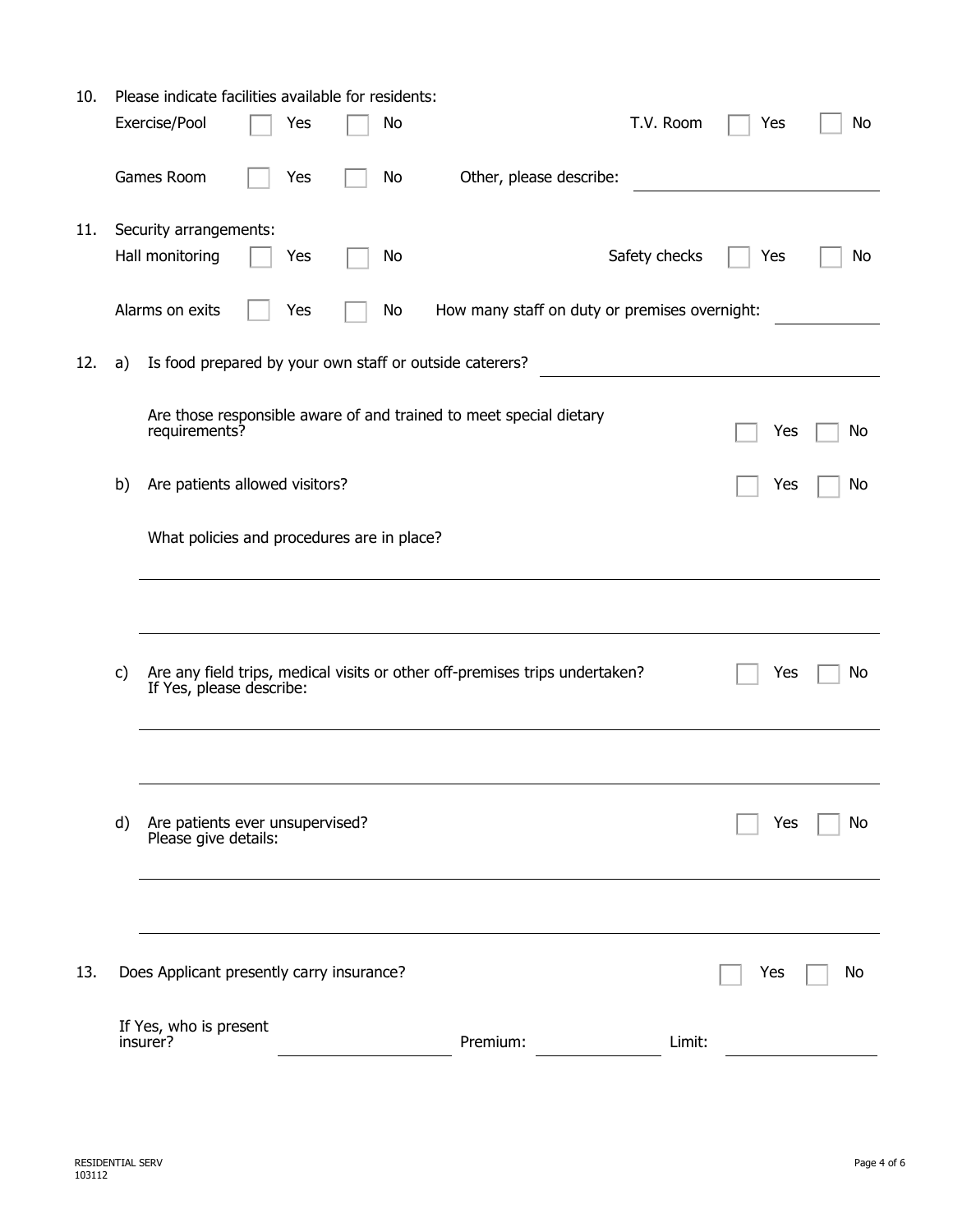| Is present insurance Claims Made?                                               | Yes | No | If Yes, state retro date: |     |    |
|---------------------------------------------------------------------------------|-----|----|---------------------------|-----|----|
| Are they willing to renew?<br>If No, please explain:                            |     |    |                           | Yes | No |
| Does the policy cover all operations of the Insured?<br>If No, please describe: |     |    |                           | Yes | No |
|                                                                                 |     |    |                           |     |    |

### 14. **Claims History:**

Include total costs from ground up for each claim, including defense costs and deductible. Include loss experience of companies which have been taken over or merged with your company.

|                              |                                                           | <b>AMOUNT</b>  |      |                 |                   |               |
|------------------------------|-----------------------------------------------------------|----------------|------|-----------------|-------------------|---------------|
| Date of<br><b>Occurrence</b> | <b>Describe Occurrence</b><br><b>And Injury or Damage</b> | <b>Reserve</b> | Paid | <b>Expenses</b> | <b>Deductible</b> | <b>Status</b> |
|                              |                                                           |                |      |                 |                   |               |
|                              |                                                           |                |      |                 |                   |               |
|                              |                                                           |                |      |                 |                   |               |
|                              |                                                           |                |      |                 |                   |               |

|     | Are you aware of any other incidents which may result in claims against you? |                                                          |           | Yes<br>No    |  |
|-----|------------------------------------------------------------------------------|----------------------------------------------------------|-----------|--------------|--|
|     | If Yes, give details:                                                        |                                                          |           |              |  |
| 15. | <b>Non-Owned Automobile</b>                                                  |                                                          |           |              |  |
|     | Number of employees using their cars on company business:                    |                                                          | Regularly | Occasionally |  |
|     | Estimated annual cost of:                                                    |                                                          |           |              |  |
|     | hired cars                                                                   | cars operated under contract<br>(Please provide details) |           |              |  |
| 16. | Please indicate limit(s) of liability required:                              |                                                          |           |              |  |